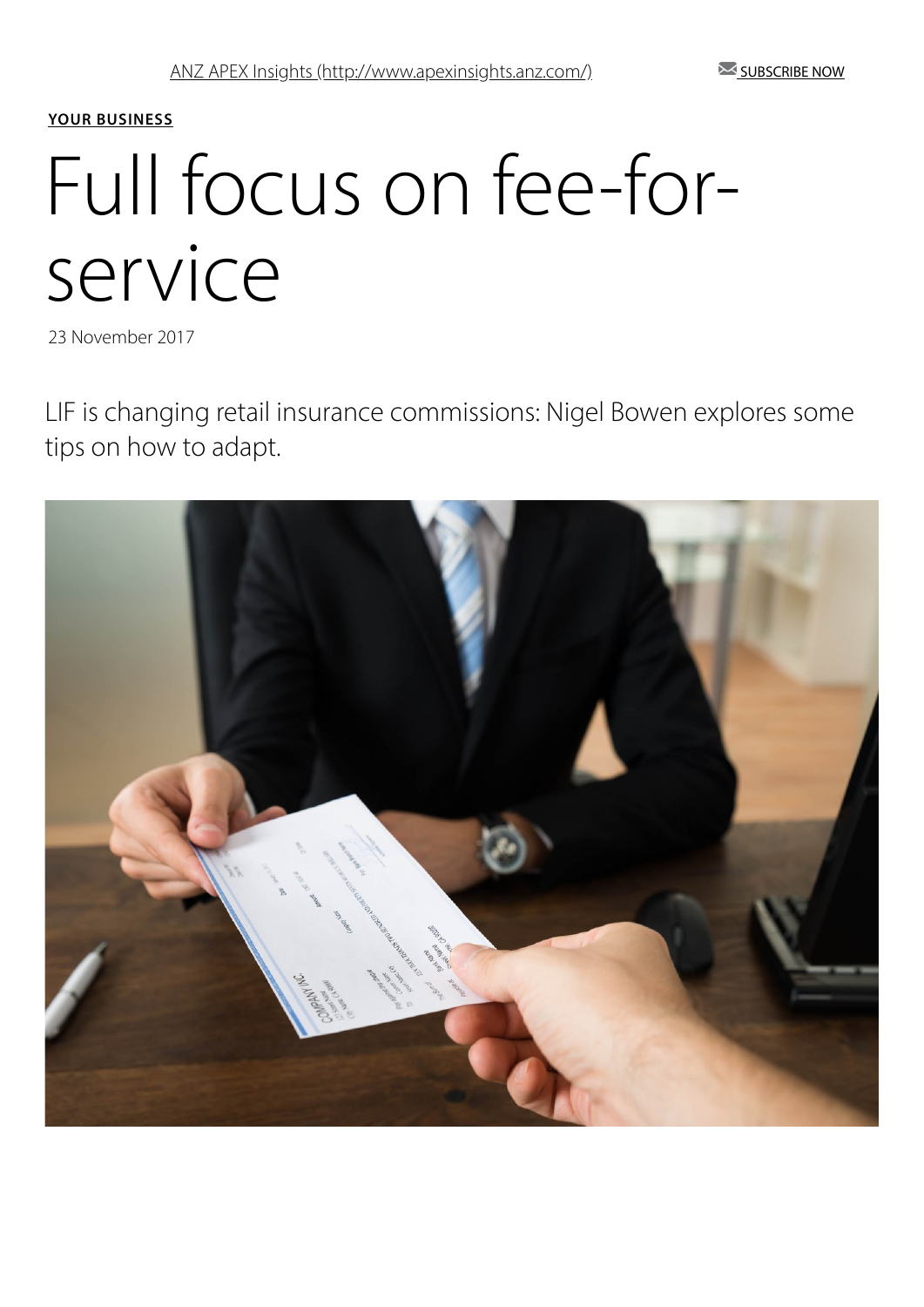Come January 1, 2018, the process will start that will see financial advisers' upfront commissions on retail life insurance progressively reduced to 60 per cent by January 1, 2020. Trail commissions will be doubled from 10 per cent to 20 per cent. Nonetheless, many businesses will need to move from a commission-only to a hybrid commission-plus-fee-for-service model.

To provide advisers with the information and tools required to prosper in a transforming industry, ANZ has created a [LIF update hub](https://www.wealth.anz.com/powering-you-through-change) and will support advisers with a series of webinars.

## Getting customers to show you the money

"The old way of doing things just isn't going to be feasible," notes ANZ Wealth national risk specialist Mark Neil. "The business model based on upfront commissions just isn't going to work come 2018."

That's the confronting news. The good news is that introducing a fee for service, as businesses are already doing, isn't as big a deal as some advisers commonly imagine.

"The industry has been moving towards fee for service since the global financial crisis," says Neil. "I've seen plenty of advisers introduce, say, a \$550 fee for individuals, a \$660 fee for couples and panic that nobody will pay it. The reality is most customers don't blink an eye and the ones that do probably weren't solid prospects anyway."

#### What price advice?

Sales performance expert Julie Watson shares Neil's belief that advisers shouldn't feel the need to give their time and intellectual property away for free. She points out that if customers are directly paying for something, they want to feel they are receiving something of value in return.

"As I explain in detail in the webinar, given the LIF changes it's going to be important for advisers to develop less transactional, more trusting relationships with their customers," Watson says.

"They are also going to need to be able to drill down to their emotional needs and address them. Two of the classic emotional needs of buyers are to reduce anxiety and increase confidence. I'd suggest that to manage their customers' price sensitivity, advisers should be communicating the value of getting advice and purchasing products that will help safeguard their future."

"It's by no means unreasonable for a professional to charge \$550 to spend 10 to 12 hours getting to know a customer's situation and objectives, doing some research and coming back with a plan of action," adds Neil.

"People are always going to be initially taken aback by the cost of insurance premiums. But it remains a matter of demonstrating the value of setting aside a relatively small sum each year to have the reassurance of knowing your life won't be turned upside down in the event of a misfortune."